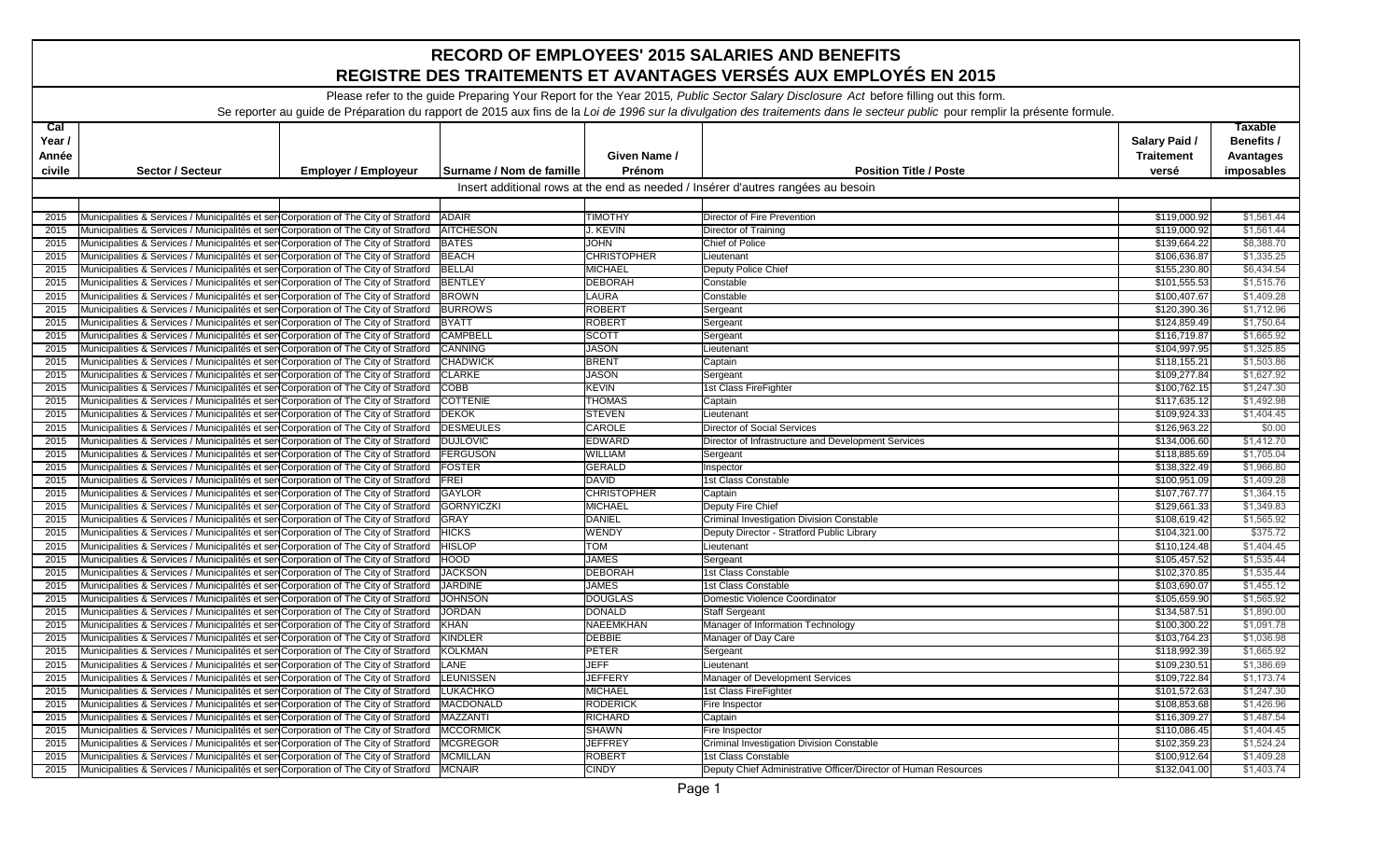| <b>RECORD OF EMPLOYEES' 2015 SALARIES AND BENEFITS</b><br>REGISTRE DES TRAITEMENTS ET AVANTAGES VERSÉS AUX EMPLOYÉS EN 2015                                                                                                                                                                                           |                                                                                                                                                                               |                             |                          |                        |                                                                    |                                             |                                                                |  |  |  |
|-----------------------------------------------------------------------------------------------------------------------------------------------------------------------------------------------------------------------------------------------------------------------------------------------------------------------|-------------------------------------------------------------------------------------------------------------------------------------------------------------------------------|-----------------------------|--------------------------|------------------------|--------------------------------------------------------------------|---------------------------------------------|----------------------------------------------------------------|--|--|--|
| Please refer to the guide Preparing Your Report for the Year 2015, Public Sector Salary Disclosure Act before filling out this form.<br>Se reporter au guide de Préparation du rapport de 2015 aux fins de la Loi de 1996 sur la divulgation des traitements dans le secteur public pour remplir la présente formule. |                                                                                                                                                                               |                             |                          |                        |                                                                    |                                             |                                                                |  |  |  |
| caI<br>Year /<br>Année<br>civile                                                                                                                                                                                                                                                                                      | Sector / Secteur                                                                                                                                                              | <b>Employer / Employeur</b> | Surname / Nom de famille | Given Name /<br>Prénom | <b>Position Title / Poste</b>                                      | Salary Paid /<br><b>Traitement</b><br>versé | <b>Taxable</b><br>Benefits /<br><b>Avantages</b><br>imposables |  |  |  |
| Insert additional rows at the end as needed / Insérer d'autres rangées au besoin                                                                                                                                                                                                                                      |                                                                                                                                                                               |                             |                          |                        |                                                                    |                                             |                                                                |  |  |  |
| 2015                                                                                                                                                                                                                                                                                                                  | Municipalities & Services / Municipalités et ser Corporation of The City of Stratford<br><b>MENZIES</b><br><b>ROBERT</b><br>1st Class Constable<br>\$102,900.15<br>\$1,494.16 |                             |                          |                        |                                                                    |                                             |                                                                |  |  |  |
| 2015                                                                                                                                                                                                                                                                                                                  | Municipalities & Services / Municipalités et sen Corporation of The City of Stratford                                                                                         |                             | <b>MORIN</b>             | <b>ANDRE</b>           | Director of Corporate Services                                     | \$126,963.22                                | \$1,382.18                                                     |  |  |  |
| 2015                                                                                                                                                                                                                                                                                                                  | Municipalities & Services / Municipalités et ser Corporation of The City of Stratford NAHRGANG                                                                                |                             |                          | <b>JOSHUA</b>          | Criminal Investigation Division Constable                          | \$106,206.73                                | \$1,524.24                                                     |  |  |  |
| 2015                                                                                                                                                                                                                                                                                                                  | Municipalities & Services / Municipalités et ser Corporation of The City of Stratford                                                                                         |                             | <b>NIEZEN</b>            | <b>RICHARD</b>         | 1st Class FireFighter                                              | \$100,373.89                                | \$1,283.09                                                     |  |  |  |
| 2015                                                                                                                                                                                                                                                                                                                  | Municipalities & Services / Municipalités et ser Corporation of The City of Stratford   OTTEN                                                                                 |                             |                          | <b>JOEY</b>            | 1st Class Constable                                                | \$105,121.64                                | \$1,409.28                                                     |  |  |  |
| 2015                                                                                                                                                                                                                                                                                                                  | Municipalities & Services / Municipalités et ser Corporation of The City of Stratford                                                                                         |                             | <b>PARADIS</b>           | <b>JOHN</b>            | Fire Chief                                                         | \$115,069.74                                | \$1,158.63                                                     |  |  |  |
| 2015                                                                                                                                                                                                                                                                                                                  | Municipalities & Services / Municipalités et ser Corporation of The City of Stratford                                                                                         |                             | <b>PECK</b>              | <b>MATTHEW</b>         | 1st Class Constable                                                | \$101,757.17                                | \$1,455.12                                                     |  |  |  |
| 2015                                                                                                                                                                                                                                                                                                                  | Municipalities & Services / Municipalités et sen Corporation of The City of Stratford                                                                                         |                             | <b>PENDER</b>            | <b>MICHAEL</b>         | 1st Class Constable                                                | \$100,199.80                                | \$1,455.12                                                     |  |  |  |
| 2015                                                                                                                                                                                                                                                                                                                  | Municipalities & Services / Municipalités et ser Corporation of The City of Stratford                                                                                         |                             | <b>PITBLADO</b>          | <b>ROBERT</b>          | <b>Staff Sergeant</b>                                              | \$129,809.15                                | \$1,890.00                                                     |  |  |  |
| 2015                                                                                                                                                                                                                                                                                                                  | Municipalities & Services / Municipalités et ser Corporation of The City of Stratford                                                                                         |                             | <b>SCHUETT</b>           | <b>EDWARD</b>          | Captain                                                            | \$118,739.27                                | \$1,512.02                                                     |  |  |  |
| 2015                                                                                                                                                                                                                                                                                                                  | Municipalities & Services / Municipalités et ser Corporation of The City of Stratford SCHUURMAN                                                                               |                             |                          | <b>GERALD</b>          | Criminal Investigation Division Constable                          | \$107,039.19                                | \$1,524.24                                                     |  |  |  |
| 2015                                                                                                                                                                                                                                                                                                                  | Municipalities & Services / Municipalités et ser Corporation of The City of Stratford                                                                                         |                             | <b>ISERF</b>             | <b>JEFF</b>            | <b>Criminal Investigation Division Constable</b>                   | \$108,862.15                                | \$1.524.24                                                     |  |  |  |
| 2015                                                                                                                                                                                                                                                                                                                  | Municipalities & Services / Municipalités et ser Corporation of The City of Stratford                                                                                         |                             | <b>SHAW</b>              | <b>RONALD</b>          | <b>Chief Administrative Officer</b>                                | \$162,416.80                                | \$1,470.38                                                     |  |  |  |
| 2015                                                                                                                                                                                                                                                                                                                  | Municipalities & Services / Municipalités et ser Corporation of The City of Stratford                                                                                         |                             | <b>SHAW</b>              | <b>STEVEN</b>          | <b>Staff Sergeant</b>                                              | \$126,182.36                                | \$1,890.00                                                     |  |  |  |
| 2015                                                                                                                                                                                                                                                                                                                  | Municipalities & Services / Municipalités et ser Corporation of The City of Stratford                                                                                         |                             | <b>SMITH</b>             | <b>KEVIN</b>           | Lieutenant                                                         | \$112,986.49                                | \$1,440.08                                                     |  |  |  |
| 2015                                                                                                                                                                                                                                                                                                                  | Municipalities & Services / Municipalités et ser Corporation of The City of Stratford                                                                                         |                             | <b>STEWART</b>           | <b>DAVID</b>           | <b>Community Services Officer</b>                                  | \$101,533.98                                | \$1,535.44                                                     |  |  |  |
| 2015                                                                                                                                                                                                                                                                                                                  | Municipalities & Services / Municipalités et ser Corporation of The City of Stratford ST. LOUIS                                                                               |                             |                          | <b>DAVID</b>           | Director of Community Services                                     | \$126,963.21                                | \$1,378.96                                                     |  |  |  |
| 2015                                                                                                                                                                                                                                                                                                                  | Municipalities & Services / Municipalités et ser Corporation of The City of Stratford   TAYLOR                                                                                |                             |                          | <b>JAMIE</b>           | Sergeant                                                           | \$114,913.95                                | \$1,627.92                                                     |  |  |  |
| 2015                                                                                                                                                                                                                                                                                                                  | Municipalities & Services / Municipalités et ser Corporation of The City of Stratford   TAYLOR                                                                                |                             |                          | <b>MARK</b>            | <b>Staff Sergeant</b>                                              | \$127,729.16                                | \$1,805.28                                                     |  |  |  |
| 2015                                                                                                                                                                                                                                                                                                                  | Municipalities & Services / Municipalités et ser Corporation of The City of Stratford   THEOCHARIS                                                                            |                             |                          | SAM                    | Inspector                                                          | \$134,434.23                                | \$1,966.80                                                     |  |  |  |
| 2015                                                                                                                                                                                                                                                                                                                  | Municipalities & Services / Municipalités et ser Corporation of The City of Stratford                                                                                         |                             | <b>VIANI</b>             | <b>ROBERT</b>          | Sergeant                                                           | \$116,456.40                                | \$1.750.64                                                     |  |  |  |
| 2015                                                                                                                                                                                                                                                                                                                  | Municipalities & Services / Municipalités et ser Corporation of The City of Stratford                                                                                         |                             | <b>WELLER</b>            | CARL                   | <b>Criminal Investigation Division Constable</b>                   | \$109,428.64                                | \$1,650.72                                                     |  |  |  |
| 2015                                                                                                                                                                                                                                                                                                                  | Municipalities & Services / Municipalités et ser Corporation of The City of Stratford                                                                                         |                             | <b>WESSON</b>            | <b>CRAIG</b>           | 1st Class Constable                                                | \$103,562.96                                | \$1,535.44                                                     |  |  |  |
| 2015                                                                                                                                                                                                                                                                                                                  | Municipalities & Services / Municipalités et ser Corporation of The City of Stratford                                                                                         |                             | <b>WEYERS</b>            | <b>MICHAEL</b>         | Criminal Investigation Division Constable                          | \$109,644.74                                | \$1,524.24                                                     |  |  |  |
| 2015                                                                                                                                                                                                                                                                                                                  | Municipalities & Services / Municipalités et ser Corporation of The City of Stratford WILSON                                                                                  |                             |                          | D. JAMES               | Sergeant                                                           | \$120,161.08                                | \$1,750.64                                                     |  |  |  |
|                                                                                                                                                                                                                                                                                                                       | This record has been approved by: / Ce registre a été approuvé par :                                                                                                          |                             |                          |                        |                                                                    |                                             |                                                                |  |  |  |
|                                                                                                                                                                                                                                                                                                                       | <b>Andre Morin</b>                                                                                                                                                            |                             |                          |                        | Acting Chief Administrative Officer/Director of Corporate Services |                                             |                                                                |  |  |  |
| Name / Nom                                                                                                                                                                                                                                                                                                            |                                                                                                                                                                               |                             |                          |                        | <b>Position Title / Poste</b>                                      |                                             |                                                                |  |  |  |
|                                                                                                                                                                                                                                                                                                                       |                                                                                                                                                                               |                             |                          |                        |                                                                    |                                             |                                                                |  |  |  |
| 519-271-0250 x 202                                                                                                                                                                                                                                                                                                    |                                                                                                                                                                               |                             |                          |                        | 04-Mar-16                                                          |                                             |                                                                |  |  |  |
|                                                                                                                                                                                                                                                                                                                       | Phone Number / Téléphone                                                                                                                                                      |                             |                          |                        | Date / Date                                                        |                                             |                                                                |  |  |  |
|                                                                                                                                                                                                                                                                                                                       |                                                                                                                                                                               |                             |                          |                        |                                                                    |                                             |                                                                |  |  |  |
|                                                                                                                                                                                                                                                                                                                       | Prepared under the Public Sector Salary Disclosure Act, 1996 / Préparé en vertu de la Loi de 1996 sur la divulgation des traitements dans le secteur public.                  |                             |                          |                        |                                                                    |                                             |                                                                |  |  |  |